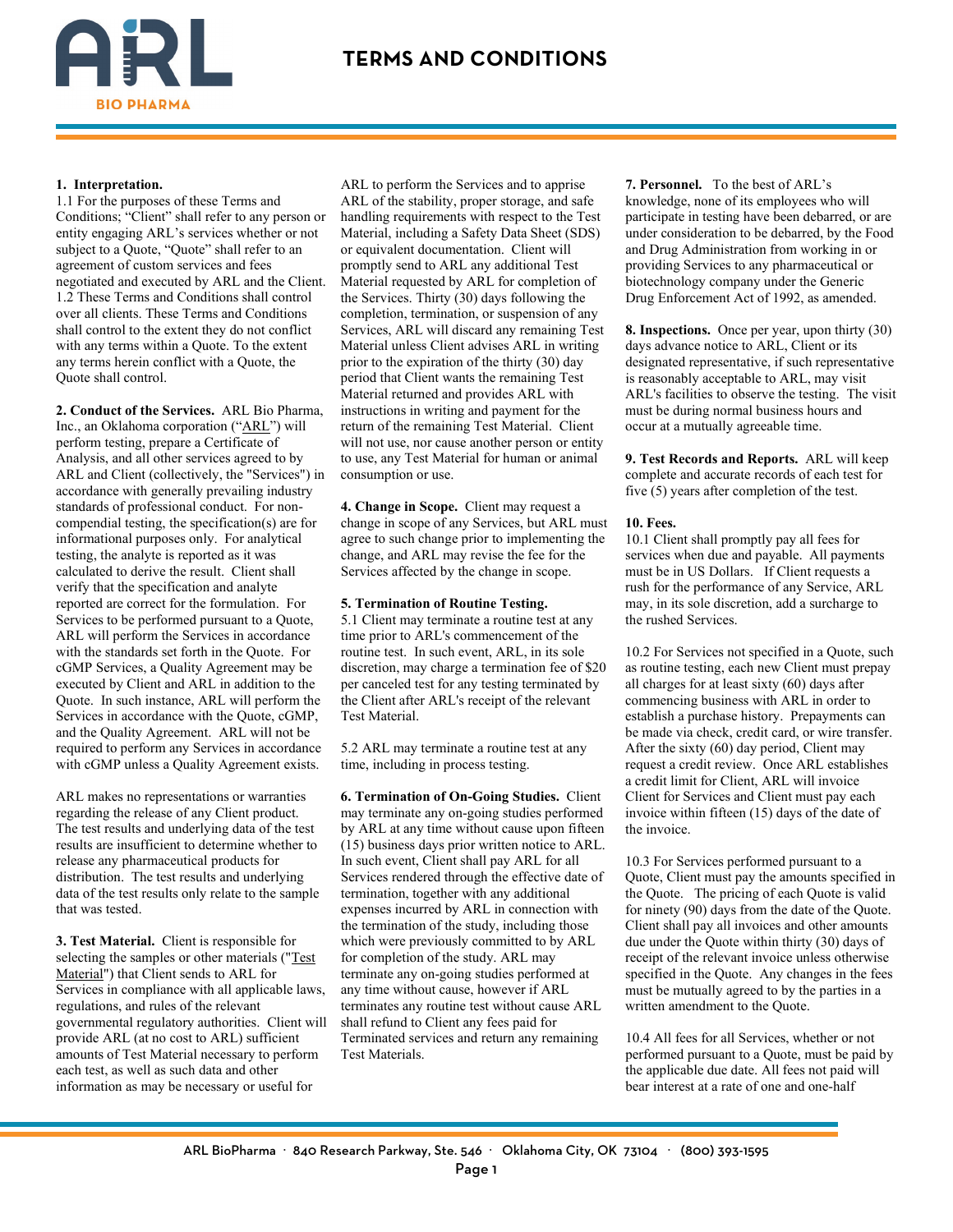

percent (1.5%) per month from the applicable due date until paid. If Client does not pay each invoice when due, ARL may elect to suspend any Services, including, but not limited to, any testing that may be in progress, delaying the start of new testing, and withholding reports or other deliverables. Additionally, Client shall reimburse ARL for all costs related to collection of unpaid fees, including reasonable attorneys' fees and costs, and costs for storage or disposal of Test Material under Section 3.

10.5 Any costs incurred by ARL for any work permits, licenses, fees, disposal costs, or other government approvals, registrations, permits, or licenses which may be required to fulfill its obligations and which are specific to a Quote or to the samples being tested shall be attributable to Client. This Section 10.5 however, excludes all general fees associated with standard licenses, permits and registrations required to operate a business in the industry in which ARL is engaged.

10.6 ARL is entitled to all fees irrespective of the results or conclusions reached in any report.

**11. Subcontractors.** ARL may outsource or use contractors for any or all Services.

**12. Confidentiality.** If the parties have executed a confidentiality agreement prior to the commencement of Services, that confidentiality agreement will control the disclosure of confidential information between the parties through the performance of Services. If the parties have not executed such an agreement, these Terms and Conditions control the exchange of Confidential Information between the Parties.

In the event there is no confidentiality agreement between the parties, the parties anticipate that they may exchange proprietary and confidential information (the "Confidential Information") related to the performance of Services. All Confidential Information must be identified in writing as confidential. Each party will use commercially reasonable efforts to maintain the other party's Confidential Information in confidence and will employ reasonable procedures to prevent its unauthorized publication or disclosure to third parties. No party may use the other party's Confidential Information for any purpose other than performance of the Services.

**13. Warranties.** Client warrants that it owns all rights, title, and interest in and to all Test Material and intellectual property related thereto, and that ARL's use of any and all such Test Material in connection with the Services does not infringe any copyrights, patent rights, trade secrets, or other intellectual property rights of any third party. Client also warrants that it will comply with all applicable laws, regulations, and rules of the relevant governmental regulatory authorities related to the sale, distribution, final product release, or other use of any Test Material.

ARL warrants to Client that all Services provided to Client will be in accordance with generally prevailing industry standards of professional conduct and comply with all applicable laws, regulations, and rules of the relevant governmental regulatory authorities. If Services are performed pursuant to a Quote, ARL also warrants that the Services will conform to the specifications in the Quote. These warranties of ARL are made only to Client, are not transferable, and do not extend to the benefit of any other person or entity. OTHER THAN THE FOREGOING WARRANTIES, THE SERVICES ARE SOLD AND PROVIDED "AS IS," WITHOUT WARRANTY OF ANY KIND, WHETHER STATUTORY, EXPRESS, OR IMPLIED. THE WARRANTIES PROVIDED IN THIS PARAGRAPH ARE ARL'S SOLE AND EXCLUSIVE WARRANTIES WITH RESPECT TO THE SERVICES AND IN LIEU OF ALL OTHER WARRANTIES, WHETHER STATUTORY, EXPRESS, OR IMPLIED. ALL OTHER WARRANTIES ARE EXPRESSLY DISCLAIMED, INCLUDING, WITHOUT LIMITATION, ANY IMPLIED WARRANTY OF MERCHANTABILITY, FITNESS FOR A PARTICULAR PURPOSE, NON-INFRINGEMENT, AND RESULTS OBTAINED (INCLUDING, WITHOUT LIMITATION, ANY CLAIM OF INACCURATE, INVALID, OR INCOMPLETE RESULTS), WHETHER ARISING BY STATUTE, OTHER SOURCES OF LAW, OR FROM COURSE OF PERFORMANCE OR DEALING, OR USAGE OF TRADE.

**14. Limitation of Liability.** ARL WILL NOT BE LIABLE FOR PENALTIES OR LIQUIDATED DAMAGES, OR SPECIAL, INDIRECT, INCIDENTAL, CONSEQUENTIAL, COLLATERAL, PUNITIVE, EXEMPLARY, OR OTHER

DAMAGES OR LOSSES OF ANY TYPE OR KIND (INCLUDING, WITHOUT LIMITATION, LOSS OF USE AND LOST PROFITS) REGARDLESS OF WHETHER ANY SUCH LOSSES OR DAMAGES ARE CHARACTERIZED AS ARISING FROM BREACH OF CONTRACT, BREACH OF WARRANTY, TORT, STRICT LIABILITY, OR OTHERWISE, EVEN IF ARL IS ADVISED OF THE POSSIBILITY OF SUCH LOSSES OR DAMAGES, OR SUCH LOSSES OR DAMAGES ARE FORESEEABLE.

NOTWITHSTANDING ANYTHING TO THE CONTRARY IN THESE TERMS AND CONDITIONS, CLIENT'S SOLE AND EXCLUSIVE REMEDY FOR ARL'S BREACH OF WARRANTIES SET FORTH IN THESE TERMS AND CONDITIONS WILL BE, AT ARL'S SOLE AND ABSOLUTE DISCRETION: (i) RE-PERFORMANCE OF THE SERVICES AFFECTED BY THE BREACH OF WARRANTY AT ARL'S SOLE COST AND EXPENSE, OR (ii) REFUND OF THE SERVICE FEES PAID TO ARL BY CLIENT FOR THE SERVICES AFFECTED BY THE BREACH OF WARRANTY. FOR ALL OTHER CLAIMS ASSERTED BY CLIENT AGAINST ARL RELATED TO THE SERVICES, THE APPLICABLE QUOTE (IF ANY), OR THESE TERMS AND CONDITIONS (INCLUDING CLAIMS FOR INDEMNIFICATION), ARL'S MAXIMUM LIABILITY FOR ANY DAMAGES OR LOSSES, REGARDLESS OF THE FORM OF ACTION OR PROCEEDING, WILL NOT EXCEED THE TOTAL SERVICE FEES PAID BY CLIENT FOR THE SERVICES GIVING RISE TO THE DAMAGES OR LOSSES.

UNLESS OTHERWISE STATED IN A QUOTE, SAMPLES ARE AND REMAIN AT ALL TIMES (INCLUDING, WITHOUT LIMITATION, WHILST AT ARL'S FACILITIES AND DURING TRANSPORTATION TO AND FROM ARL'S FACILITIES) AT THE ENTIRE RISK OF THE CLIENT WHO SHALL BE RESPONSIBLE FOR EFFECTING AND MAINTAINING ITS OWN INSURANCE COVER IN RELATION THERETO, IT BEING HEREBY ACKNOWLEDGED BY THE CLIENT THAT THE FEES OF ARL DO NOT INCLUDE INSURANCE.

**15. Indemnification.** Subject to the Limitation of Liability contained herein, ARL shall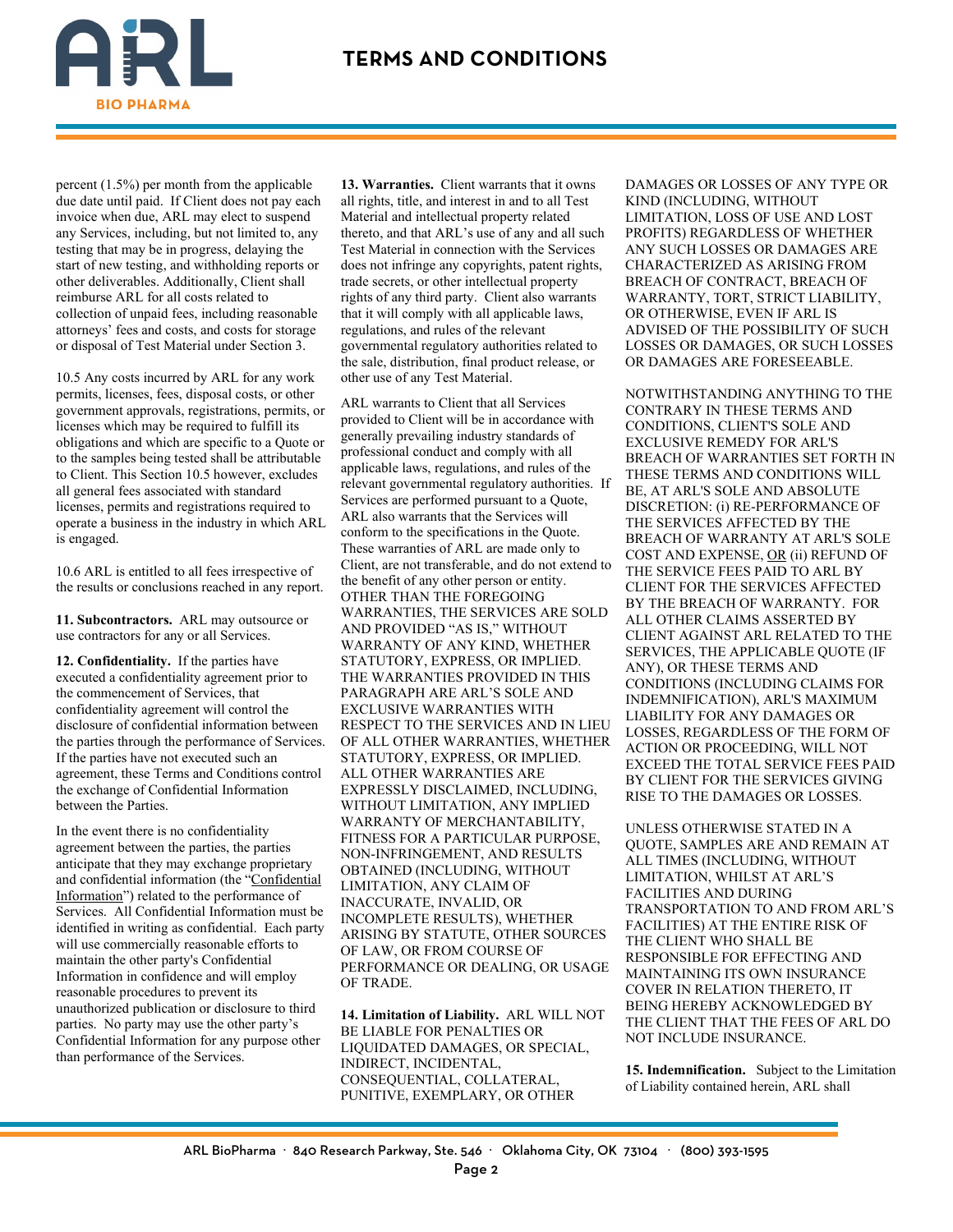

indemnify Client and its respective directors, officers, employees, and agents (collectively, the "Client Indemnitees") from and against any losses, damages, fines, and liabilities, including attorney fees and litigation expenses (collectively, "Damages"), incurred by the Client Indemnitees as a result of any third-party claims, demands, suits, actions, or causes of action (collectively, "Claim") arising from: (i) ARL's breach, violation, non-compliance, or non-performance of these Terms and Conditions or Quote (if applicable); and (ii) ARL's gross negligence or willful misconduct in the performance of Services. ARL will pay any Damages subject to the Limitation of Liability set forth herein which, by final judgment, after exhaustion of all reasonable appeals, may be assessed against the Client Indemnitees in connection therewith.

Client shall indemnify and defend ARL and its respective directors, officers, employees, and agents (together, the "ARL Indemnitees") from and against any third-party Claim, and any Damages resulting from such Claim, against an ARL Indemnitees arising from: (i) Client's breach, violation, non-compliance, or nonperformance of these Terms and Conditions or Quote (if applicable); (ii) Client's gross negligence or willful misconduct; (iii) the marketing, labeling, recall, manufacture, distribution, use, sale, or other disposition by Client or any distributor, customer, sublicensee, or representative of Client, of any Test Material, product, process, technology, or other material or information that Client provides to ARL (collectively, the "Client Supplied Materials and Technology"); (iv) any assertion that the Client Supplied Materials and Technology or an ARL Indemnitee's use of the Client Supplied Materials and Technology infringes the know-how, trade secrets, patent rights, copyrights, or other intellectual property rights or confidential information rights of a third party. If Client breaches its duty to defend an ARL Indemnitee against such a third-party Claim, Client shall reimburse that ARL Indemnitee for the reasonable attorney fees and litigation expenses incurred by that ARL Indemnitee in defending the Claim, and the reasonable attorney fees and litigation expenses incurred in recouping the defense attorney fees and litigation expenses from Client.

**16. Ownership.** ARL will exclusively own all techniques, methods, processes, models, tools, assays, test results, and the underlying data of

the test results that are developed, generated, conceived, or utilized in the performance of the Services. **17. Licenses.** Client grants to ARL a non-exclusive, irrevocable, fully paid-up, worldwide license (including the right to sublicense to any subcontractor for that subcontractor's performance of any Services) to use and duplicate any proprietary technology and Test Material disclosed to ARL solely to the extent necessary to perform the Services.

Upon the Client discharging all obligations and fees, including all obligations found in any applicable quote, ARL grants to Client a nonexclusive, irrevocable, fully paid-up, worldwide license (including the right to sublicense) to use, duplicate, and disseminate the test results and underlying data of the test results that are disclosed by ARL to Client in connection with the Services.

**18. Controlling Terms.** In the event that there is any conflict between these Terms and Conditions and the Quote, the terms in the Quote will apply.

**19. Independent Contractor.** The business relationship of the parties is that of independent contractors and not of partners, joint venturers, employers, employees, or any similar kind of relationship.

**20. Force Majeure**. ARL will not be liable for any delay or failure of performance, including, without limitation, failure to perform a Service, where such delay or failure arises or results from any cause beyond ARL's reasonable control, including, but not limited to, flood, fire, explosion, natural catastrophe, military operations, war, computer or other equipment failure, severe weather, earthquake, tornado, or other act of God, power loss or reduction, labor disputes of any kind (whether relating to its own employees or others), embargos, governmental regulation, or an inability or delay in obtaining materials. In the event of any such delay or failure of performance, ARL will have additional time to perform the Services as reasonably necessary under the circumstances.

**21. Applicable Law, Jurisdiction, and Venue.**  The Services, these Terms and Conditions, and any applicable Quote are governed by, and construed in accordance with, the laws of the State of Oklahoma, USA, without regard to any choice of law principle that would dictate the

application of the law of another jurisdiction. Venue of all disputes regarding the Services, these Terms and Conditions, or an applicable Quote must be brought in the District Court for the State of Oklahoma, Oklahoma County. Each party waives any right to or option for a trial by jury.

**22. Shortened Statute of Limitations.** Any claim against ARL for breach of warranty, or any other claim related to the Services, a Quote, or these Terms and Conditions (including a claim for indemnification), must be brought within one (1) year from the date the cause of action arose

**23. Entire Agreement.** These Terms and Conditions and the Quote (if any) constitute the complete, final, and exclusive expression of the agreement between the parties, superseding any and all previous agreements and understandings, whether oral or written.

#### **24. Modification and Waiver.**

24.1 No modification or waiver of the provisions of these Terms and Conditions or a Quote will be valid or binding on either party unless set forth in a writing signed by both parties. No waiver of any term, right, or condition of these Terms and Conditions or a Quote may be construed or deemed to be a waiver or continuing waiver of any such term, right, or condition on any subsequent occasion, or a waiver of any other term, right, or condition.

23.2 No failure or delay by ARL to exercise any right, power, or remedy will operate as a waiver of it nor will any partial exercise preclude any further exercise of the same or of some other right, power or remedy.

**24. Severability**. If any of the provisions of these Terms and Conditions or an applicable Quote are deemed to be invalid or prohibited under applicable law, such provisions will be ineffective to the extent of such invalidity or prohibition, without invalidating the remainder of such provision or the remaining provisions of these Terms and Conditions or the Quote.

**25. Voluntary Agreement**. Each party represents that they have carefully read and understand all provisions, terms, and aspects of these Terms and Conditions and the applicable Quote (if any), and have knowingly and voluntarily agreed to be bound by them. Each